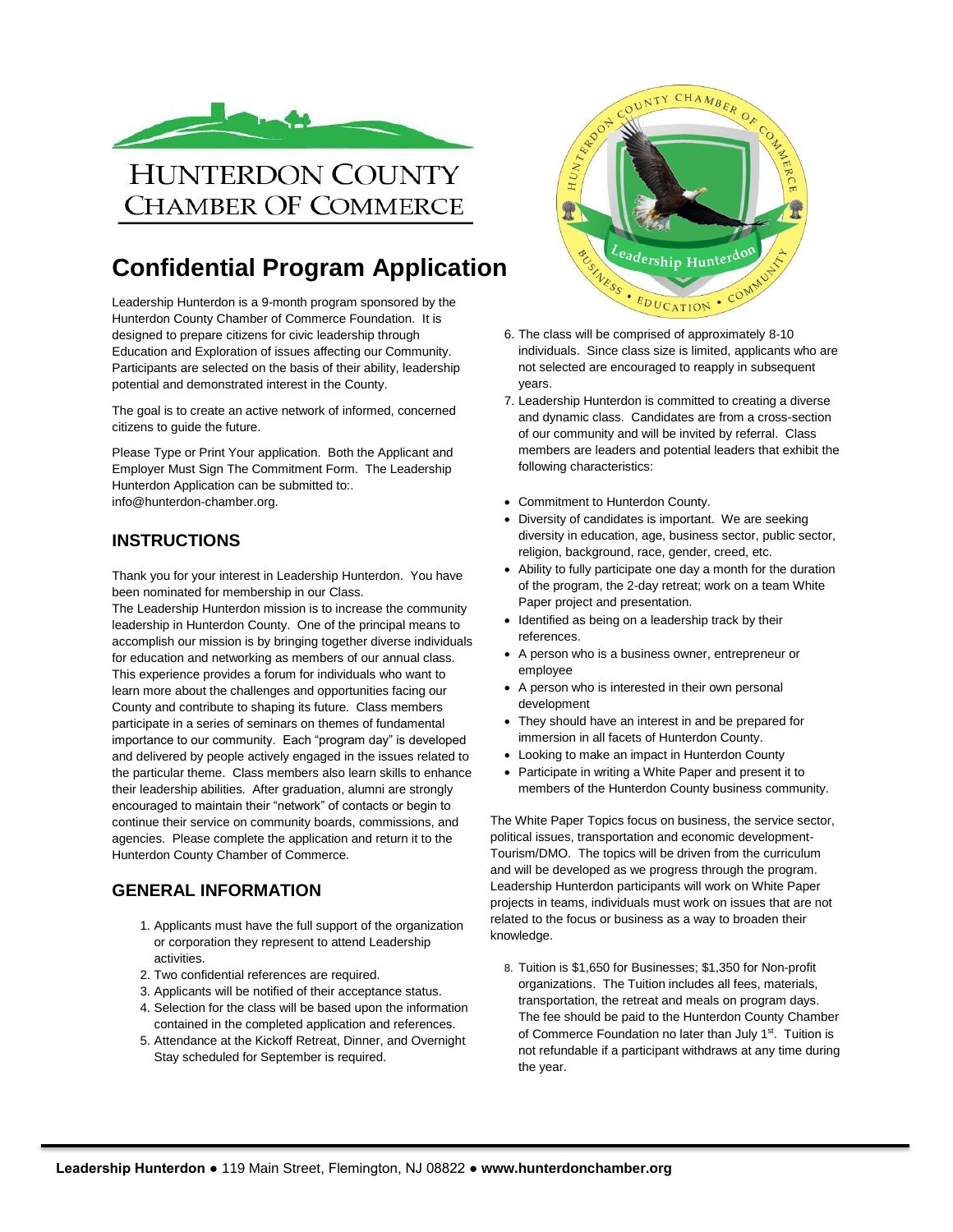### **CONFIDENTIAL APPLICATION**

| <b>CONFIDENTIAL APPLICATION</b>                                                                                                                                                                                                      | COUNTY CHAMBER OF COLLEGE<br>HUNTENOON |                                                     |
|--------------------------------------------------------------------------------------------------------------------------------------------------------------------------------------------------------------------------------------|----------------------------------------|-----------------------------------------------------|
|                                                                                                                                                                                                                                      |                                        |                                                     |
|                                                                                                                                                                                                                                      |                                        |                                                     |
|                                                                                                                                                                                                                                      |                                        | Leadership Hunterdon<br>BUSINESS . EDUCATION . COMM |
| Organization experience and the contract of the contract of the contract of the contract of the contract of the contract of the contract of the contract of the contract of the contract of the contract of the contract of th       |                                        |                                                     |
|                                                                                                                                                                                                                                      |                                        |                                                     |
|                                                                                                                                                                                                                                      |                                        |                                                     |
| Cell Phone <b>contract the contract of the contract of the contract of the contract of the contract of the contract of the contract of the contract of the contract of the contract of the contract of the contract of the contr</b> |                                        |                                                     |
| Home Address <b>Contract Contract Contract Contract Contract Contract Contract Contract Contract Contract Contract Contract Contract Contract Contract Contract Contract Contract Contract Contract Contract Contract Contract C</b> |                                        |                                                     |
|                                                                                                                                                                                                                                      |                                        |                                                     |
|                                                                                                                                                                                                                                      |                                        |                                                     |
|                                                                                                                                                                                                                                      |                                        |                                                     |

1. How did you hear about the Leadership Hunterdon program?

2. Explain your current civic involvement in your community.

3. What do you consider your most important volunteer service accomplishment to date and why?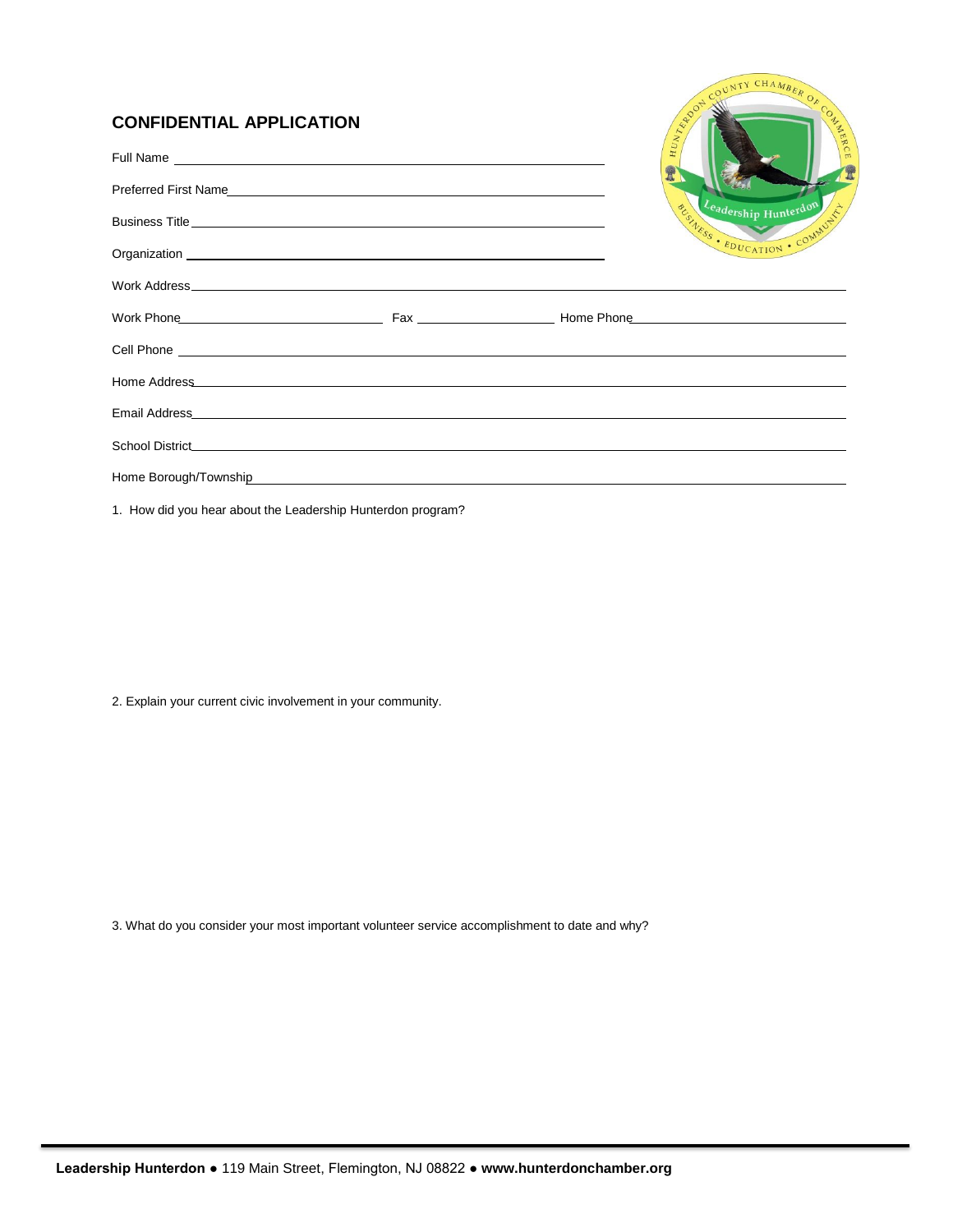4. In what ways do you feel that you meet the criteria for selection?

5. What attributes do you have that make you an effective community leader?

6. Please provide a statement outlining the reasons that you would like to participate in Leadership Hunterdon.

7. Please explain what you can contribute to the program and the county after completing the 9-month curriculum.

8. What do you feel are the most important issues facing Hunterdon County?

9. What do you hope to gain from participating in Leadership Hunterdon?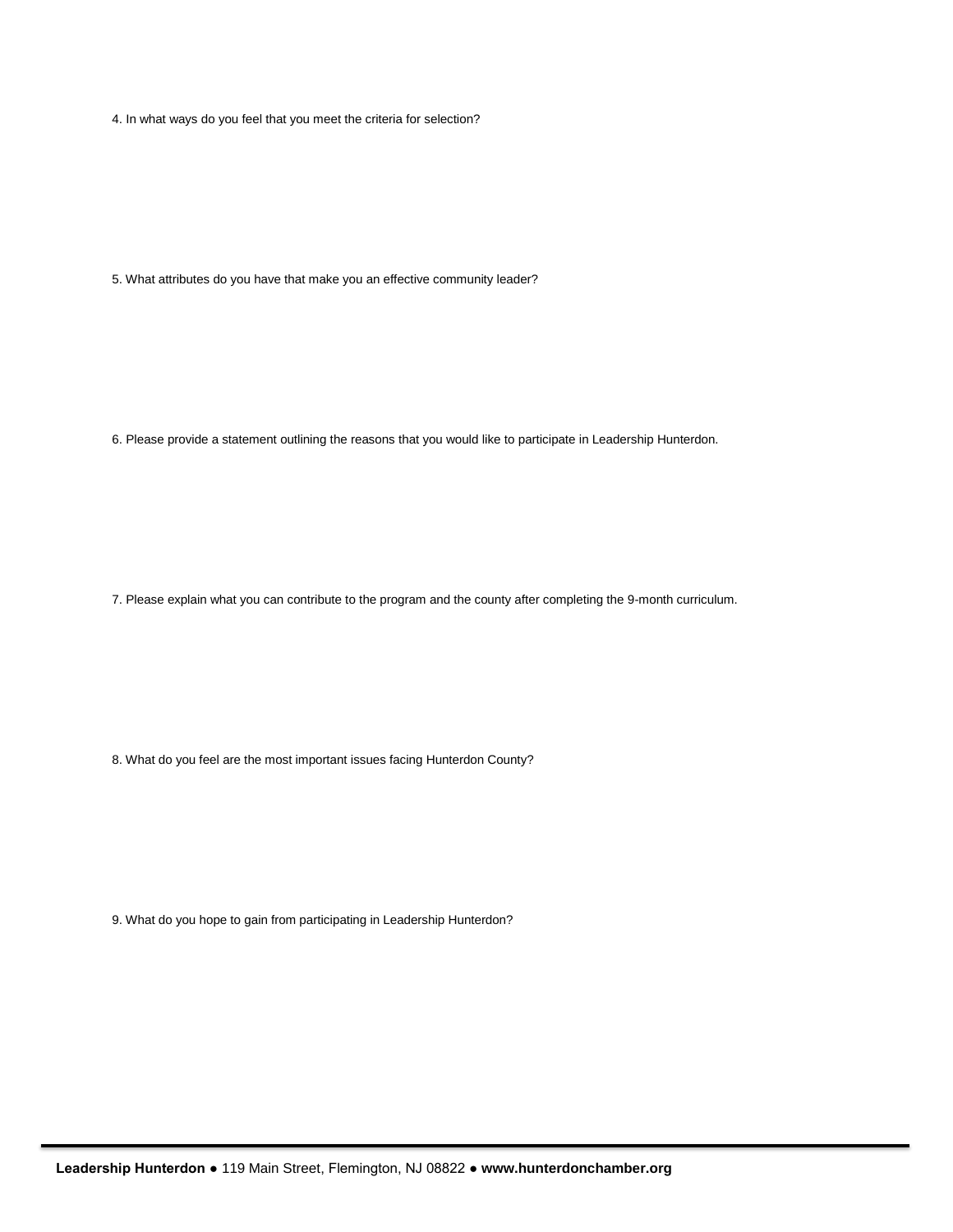

# **References**

#### **INSTRUCTIONS For Reference Forms**

1. Applicants will give the Confidential Reference Forms to the two people who are providing a reference. References may be emailed, mailed or faxed;

**Hunterdon Chamber of Commerce Foundation c/o Leadership Hunterdon** 119 Main Street Flemington, NJ 08822 (908)-782-7115 (Phone) (908)-782-7283 (Fax) info@hunterdon-chamber.org



2. Fill out the left portion of the Commitment Form and then give it to your employer to complete and sign

#### **CONFIDENTIAL REFERENCE**

The Leadership Hunterdon mission is to transform people to become trustees of our communities, to become leadership resources and work for the betterment of Hunterdon County. The curriculum provides training and education for individuals who want to learn more about the challenges and opportunities facing our County and contribute to shaping its future.

Class members participate in a series of seminars on themes of fundamental importance to our community. Each "program day" is developed and delivered by people actively engaged in issues related to the particular theme. Class members also learn skills to enhance their leadership abilities. After graduation, alumni are strongly encouraged to maintain they're "network" of contacts and begin or continue their service on community boards and agencies.

### **CRITERIA FOR SELECTION**

- Commitment to Hunterdon County
- Diversity of candidates is important. We are seeking Diversity in education, age, business sector, public sector, religion, background, race, gender, creed, etc.
- Candidates will be invited by referral.
- Ability to fully participate in the 9 month program days held monthly, a 2-day retreat, able to work on a team White Paper project and presentation
- Identified as being on a leadership track by their reference
- A person who is a business owner or entrepreneur
- A person who is interested in their own personal development
- They should have an interest in and prepared for immersion of all facets of Hunterdon County
- Looking to make an impact in Hunterdon County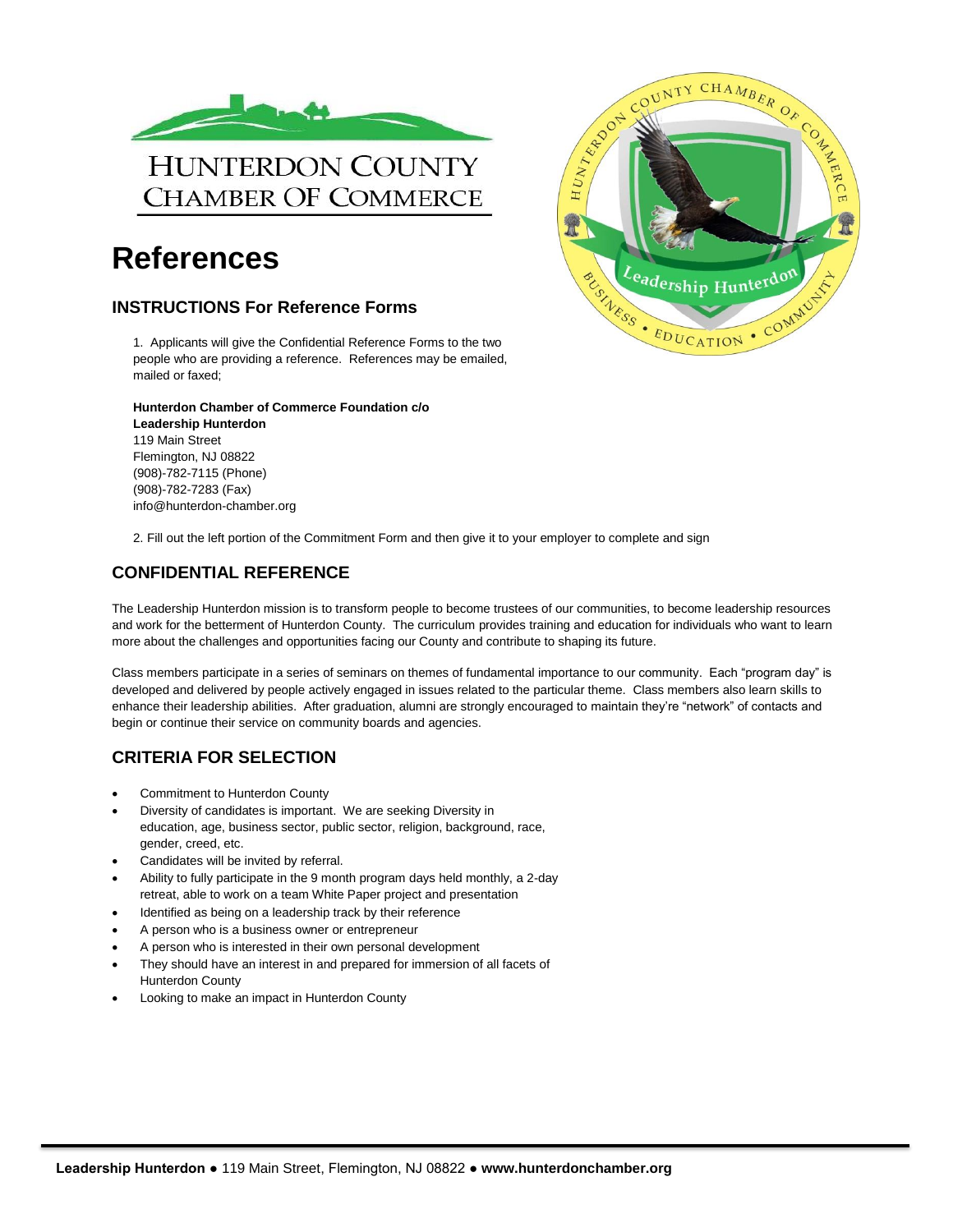- 1. How long and in what capacity have you known the applicant?
- 2. In what ways do you see the applicant meeting the criteria mentioned above?
- 3. Please evaluate the applicant's leadership abilities by placing a check mark in the appropriate rating category for each Leadership Ability. The Categories are not comprehensive.

| <b>Leadership Abilities</b>                                | <b>Superior</b> | Above<br>Average | Average | <b>Comments</b> |
|------------------------------------------------------------|-----------------|------------------|---------|-----------------|
| <b>Works Cooperatively</b>                                 |                 |                  |         |                 |
| <b>Identifies Goals and Sets</b><br><b>Priorities</b>      |                 |                  |         |                 |
| <b>Builds &amp; Develops Teams</b>                         |                 |                  |         |                 |
| <b>Communicates Effectively</b>                            |                 |                  |         |                 |
| Appreciates Other View Points                              |                 |                  |         |                 |
| <b>Exhibits Logic and Creativity</b><br>in Decision Making |                 |                  |         |                 |
| <b>Resolves Conflict Effectively</b>                       |                 |                  |         |                 |

Please provide a letter of reference as well.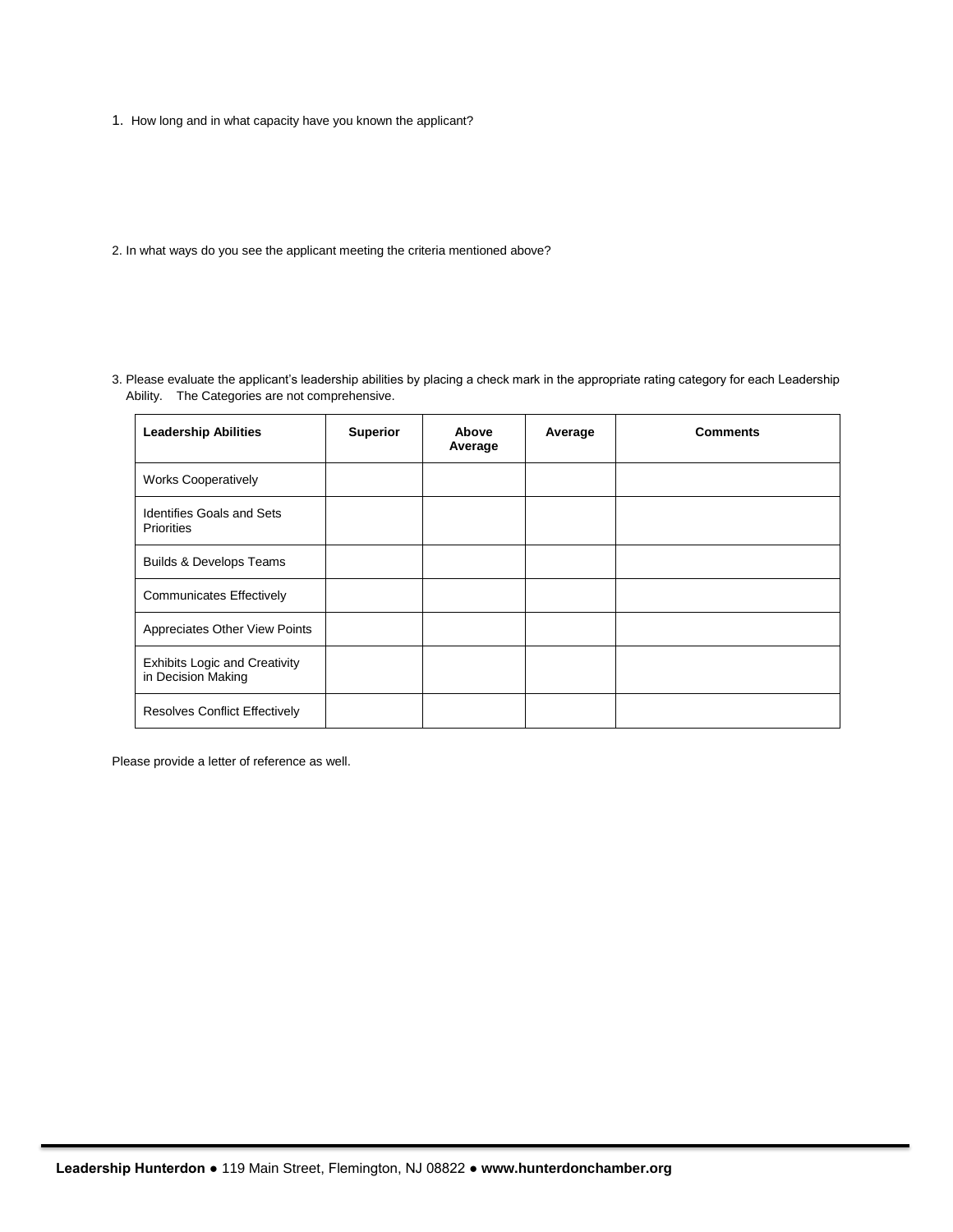You have been asked by a potential class member to assess his/her application for membership in the Class of 2020.

| Business title <b>contract the contract of the contract of the contract of the contract of the contract of the contract of the contract of the contract of the contract of the contract of the contract of the contract of the c</b> |  |  |  |  |
|--------------------------------------------------------------------------------------------------------------------------------------------------------------------------------------------------------------------------------------|--|--|--|--|
|                                                                                                                                                                                                                                      |  |  |  |  |
|                                                                                                                                                                                                                                      |  |  |  |  |
| Company experience of the company of the company of the company of the company of the company of the company of the company of the company of the company of the company of the company of the company of the company of the c       |  |  |  |  |
|                                                                                                                                                                                                                                      |  |  |  |  |
|                                                                                                                                                                                                                                      |  |  |  |  |
|                                                                                                                                                                                                                                      |  |  |  |  |
|                                                                                                                                                                                                                                      |  |  |  |  |
|                                                                                                                                                                                                                                      |  |  |  |  |
|                                                                                                                                                                                                                                      |  |  |  |  |

Confidential Reference Your Signature **Application – PDF Version** The Leadership Hunterdon Application can be submitted to info@hunterdon-chamber.org

#### **Please mail or fax this completed Confidential Reference.**

Hunterdon County Chamber of Commerce Foundation c/o Leadership Hunterdon 119 Main Street Flemington, NJ 08822 Phone: (908)-782-7115 ● Fax: (908)-782-7283 [info@hunterdon-chamber.org](mailto:info@hunterdon-chamber.org)